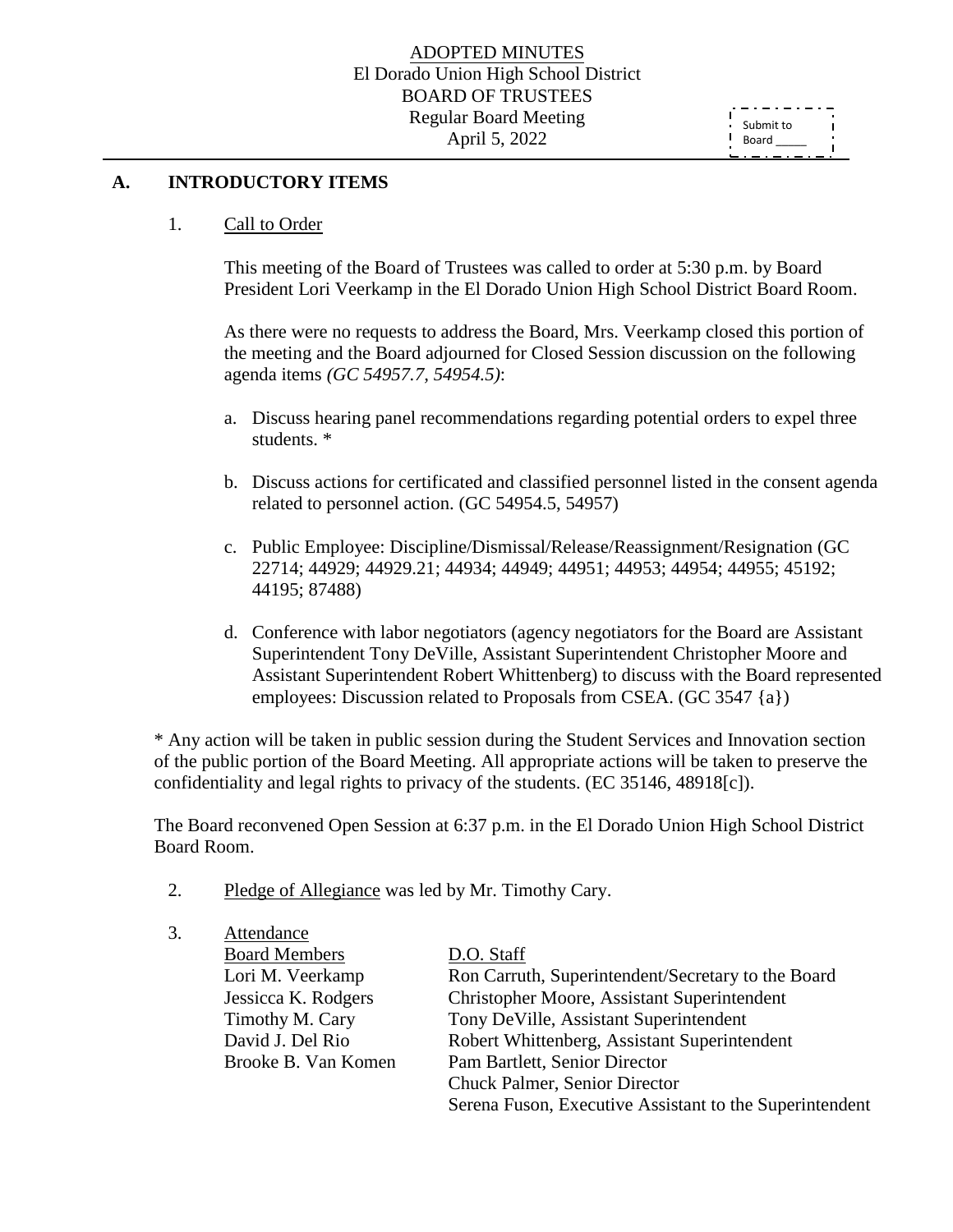| <b>Student Board Member</b> | <b>Association Representatives</b> |
|-----------------------------|------------------------------------|
| Alexis MacKie               | Teri Lillywhite                    |
|                             | Stephanie Davis                    |

4. Requests to change the agenda and approval of agenda.

Mr. Del Rio moved to approve the agenda as presented. Mrs. Van Komen seconded. Motion carried (5-0).

| Cary:             | Aye |
|-------------------|-----|
| <b>Del Rio:</b>   | Aye |
| Rodgers:          | Aye |
| <b>Van Komen:</b> | Aye |
| Veerkamp:         | Aye |
| (MacKie):         | Aye |

### 5. Consent Agenda

Mrs. Rodgers moved to approve the consent agenda. Mrs. Van Komen seconded. Motion carried (5-0).

| Cary:             | Aye |
|-------------------|-----|
| <b>Del Rio:</b>   | Aye |
| Rodgers:          | Aye |
| <b>Van Komen:</b> | Aye |
| Veerkamp:         | Aye |
| (MacKie):         | Aye |

- 1. Approval of Minutes of March 8, 2022 Board Meeting.
- 2. Approval of Commercial Warrants Report (copy for viewing available at District Office).
- 3. Approval of Routine Certificated Personnel Action.
- 4. Approval of Routine Classified Personnel Action.
- 5. Donations Received.
- 6. Review of Board Policies and Administrative Regulations: AR 1312.3 Uniform Complaint Procedures; AR 5125 - Student Records; AR/BP 6146.1 - High School Graduation Requirements; AR/BP 6158 - Independent Study.
- 7. Ratification of Budget Transfers (03/09/2022 03/30/2022)
- 8. Approval/Ratification of Various Contracts (3/1/2022 ‐ 3/28/2022).
- 9. Monthly Report of Developer Fees Collected (January 2022).
- 10. Permission to Dispose of Obsolete/Unusable Furniture, Equipment and Textbooks.
- 11. Williams Act Uniform Complaint Procedures Quarterly Report (January March 2022).
- 12. Submission of the California Department of Education, 2021-2022 Consolidated Application and Reporting System.
- 13. Adoption of 1-Year Student Calendar (2023-24) for Comprehensive Schools and IHS, and Student Calendar for EDUHSD Pacific Crest Academy. (AR 6111)
- 14. El Dorado High School Overnight Instructional Trip Request: Forestry Challenge Championship, Pinecrest, CA, April 21-23, 2022.
- 15. El Dorado High School Overnight Instructional Trip Request: Summer Band Camp, Kelsey, CA, June 20-23, 2022.
- 16. Oak Ridge High School Overnight Instructional Trip Request: Oregon Shakespeare Festival, Ashland, Oregon, May 13-15, 2022.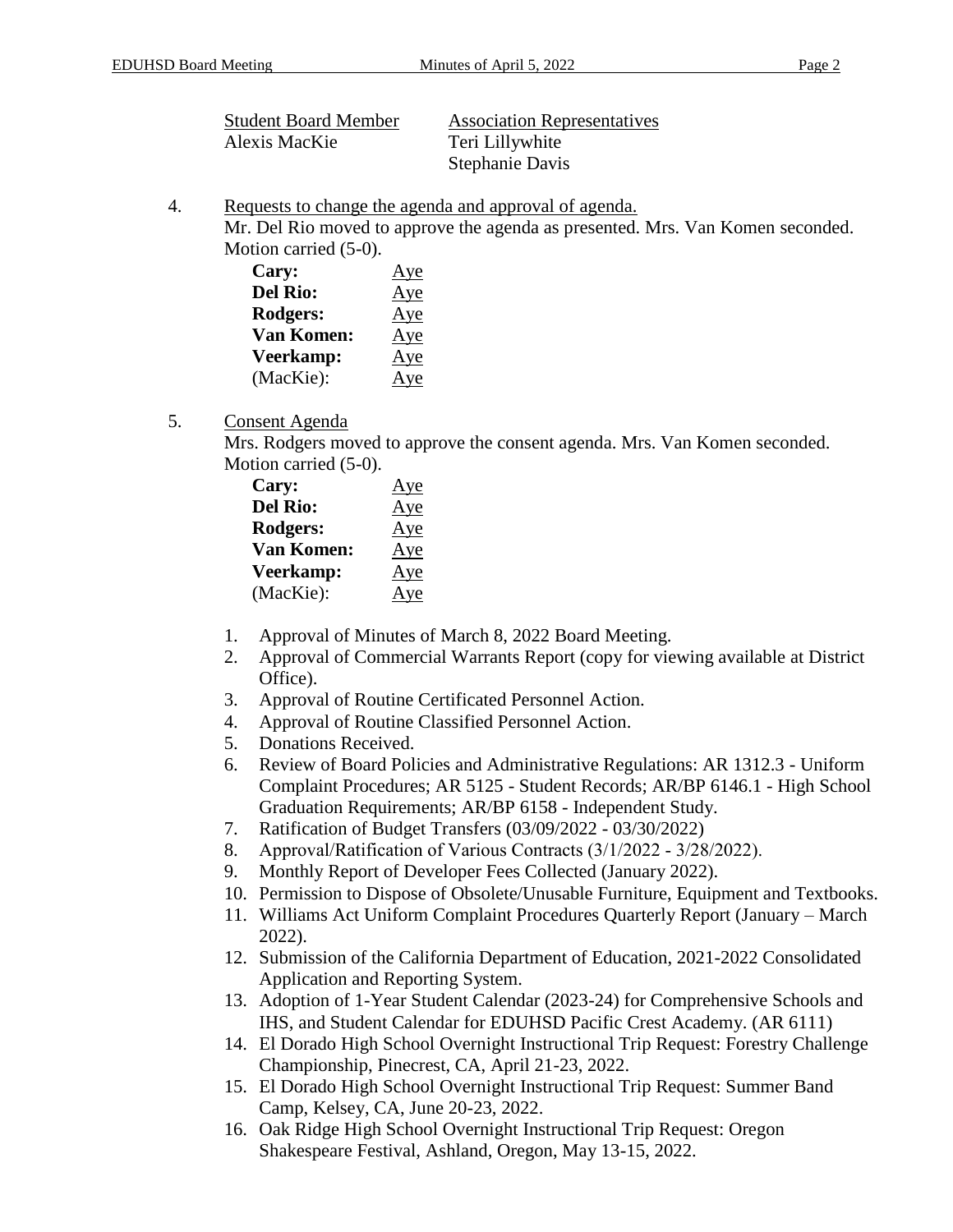17. Union Mine High School Overnight Instructional Trip: Cal Poly State FFA Field Day Finals, San Luis Obispo, CA, May 5-7, 2022.

# **B. SUPERINTENDENT'S OPENING UPDATES**

Superintendent Carruth welcomed everyone tonight and shared how thankful he is of our staff. He wished everyone in the community a wonderful spring break.

# **C. RECOGNITION OF SPECIAL CONTRIBUTIONS AND ACHIEVEMENTS**

- 1. Reports from Student Representatives: El Dorado, Oak Ridge, Ponderosa, and Union Mine High Schools and Alternative Schools/Programs.
	- Alexis MacKie reported on student activities at Oak Ridge High School.

# 2. Bus Driver Recognitions.

Mrs. Sarah Lemke, Director of Transportation, recognized the following bus drivers scheduled to receive awards at the May 20, 2022 Driver's Annual Award Dinner:

- Driver of the Year: Glenda Bratton
- Substitute Driver of the Year: John Prouty
- 30 Year Safe Driver Awards: Barbara Hicks
- 15 Year Safe Driver Awards: Sarah Lemke, Hadisa Saedy
- 5 Year Safe Driver Awards: Ken Simpson, Maggie Casner, Steve Caputo,
	- Hollis Henderson

# 3. Classified Recognition Awards.

The following classified employees were recognized by their site principal and/or immediate supervisor. Examples were shared of how these employees go above and beyond to serve the students, staff, parents and community at their particular site. Board Members congratulated each award recipient and thanked them for their service to the District.

- El Dorado High School: Trisa O'Rilley
- Oak Ridge High School: Nicole Trevino
- Ponderosa High School: Dwayne Brekke
- Union Mine High School: Sam Felcher
- Alternative Education: Monica Huston
- District Office: Bonnie Orris
- Maintenance & Operations: Bruce Duncan
- Transportation: Dave McNamara
- 4. Presentation by WorkAbility: Employer of the Year Award.

Mrs. Pam Bartlett recognized the District's Transition Specialists for their service and dedication: Kerri Yanagihara, Mary Prather, and Michelle Haakenson.

Ms. Mary Prather presented the 2021-22 Employer of the Year Award to Office Max in Placerville, Tiffany Aldridge.

5. Presentation by WorkAbility: Employee of the Year Award. Ms. Mary Prather presented the 2021-22 Employee of the Year Award to Nathan Barlette from Ponderosa High School.

- 
- 
- 
- 
-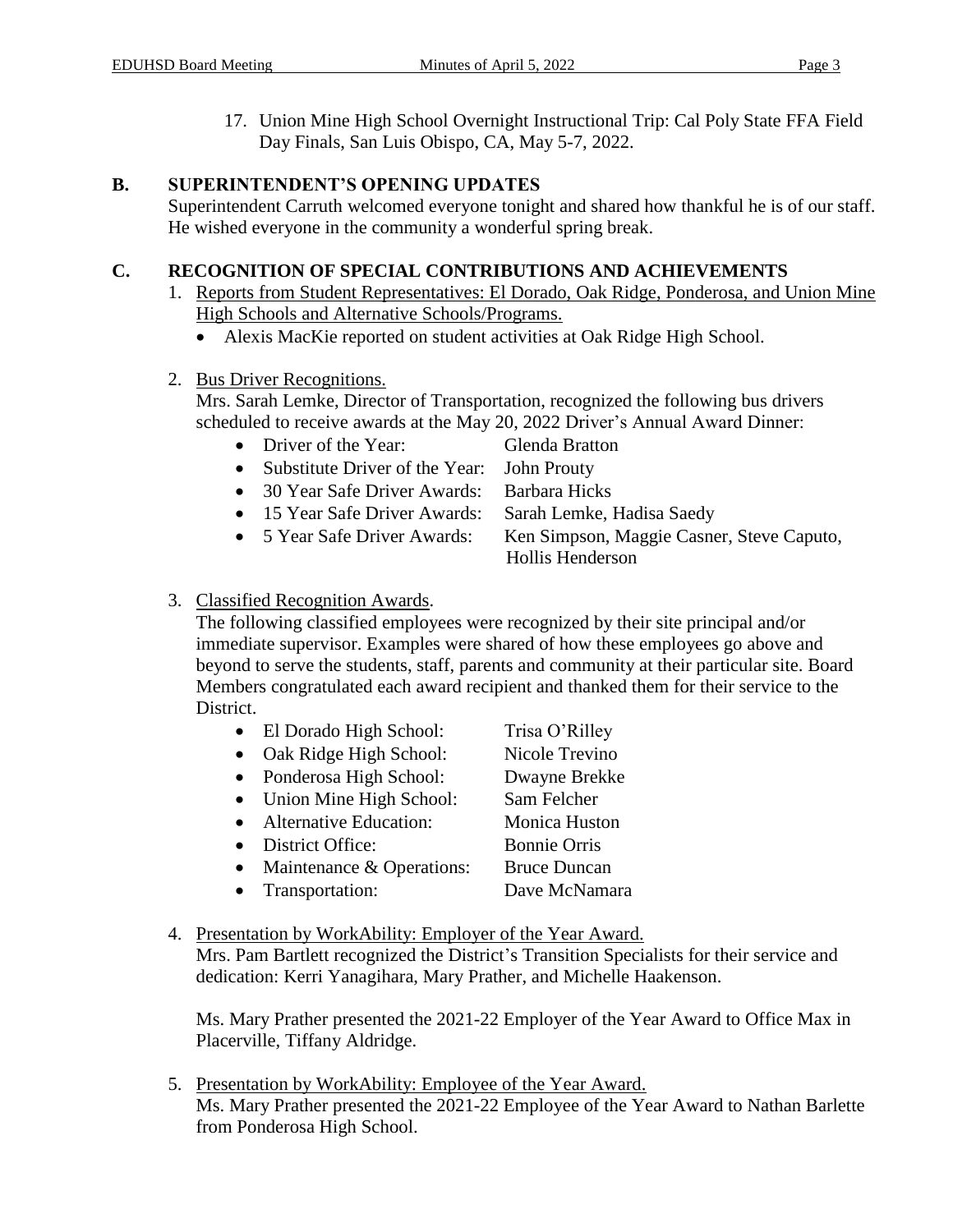## **D. ACKNOWLEDGMENT OF CORRESPONDENCE**

Correspondence was shared with the Board of Trustees for their review.

## **E. INVITATION TO BARGAINING UNIT PRESIDENTS/DESIGNEES AND/OR MEMBERS OF THE PUBLIC TO ADDRESS THE BOARD** *(GC54954.3)*

- 1. Ms. Teri Lillywhite, President of CSEA, congratulated the classified employees who were recognized tonight and thanked the Administration for giving them the opportunity to provide comments on the LCAP. She stated that negotiations proposals were submitted and they are looking forward to starting negotiations shortly.
- 2. Mrs. Stephanie Davis, President of the Faculty Association, highlighted AP Programs that they feel are important for student success and student growth. She shared that she appreciates the District's support for AP Programs through plans in the LCAP.
- 3. Dawn Wolfson submitted a speaker card and addressed the Board of Trustees on the matter of letter to the editor.
- 4. Leo Bennett-Cauchon submitted a speaker card and addressed the Board of Trustees on the matter of teaching and learning.
- 5. Ruth Michelson submitted a speaker card and addressed the Board of Trustees on the matter of soccer game.

# **F. SUPERINTENDENT'S – ACTION/DISCUSSION ITEMS**

There were no action/discussion items under this session.

## **G. EDUCATIONAL SERVICES – ACTION/DISCUSSION ITEMS**

1. Health Education Parent Opt-Out Options.

Assistant Superintendent Christopher Moore reported that Education Code 51934 requires that each school district shall ensure that all pupils in grades 7 to 12, inclusive, receive comprehensive sexual health education and HIV prevention education from instructors trained in the appropriate courses. Each pupil shall receive this instruction at least once in junior high or middle school and at least once in high school.

Under Education Code, a parent has the right to parental excuse of Education Code 51934 requirements. Education Code 51938 State as follows: (a) A parent or guardian of a pupil has the right to excuse their child from all or part of comprehensive sexual health education, HIV prevention education, and assessments related to that education through a passive consent ("opt-out") process. A school district shall not require active parental consent ("opt in") for comprehensive sexual health education and HIV prevention education. (b) At the beginning of each school year, or, for a pupil who enrolls in a school after the beginning of the school year, at the time of that pupil's enrollment, each school district shall notify the parent or guardian of each pupil about instruction in comprehensive sexual health education and HIV prevention education and research on pupil health behaviors and risks planned for the coming year. A parent or guardian has the right to excuse their child from the test, questionnaire, or survey through a passive consent ("opt-out") process. A school district shall not require active parental consent ("opt-in") for these tests, questionnaires, or surveys in grades 7 to 12, inclusive. Parents or guardians shall be notified in writing that this test, questionnaire, or survey is to be administered, given the opportunity to review the test, questionnaire, or survey if they wish, notified of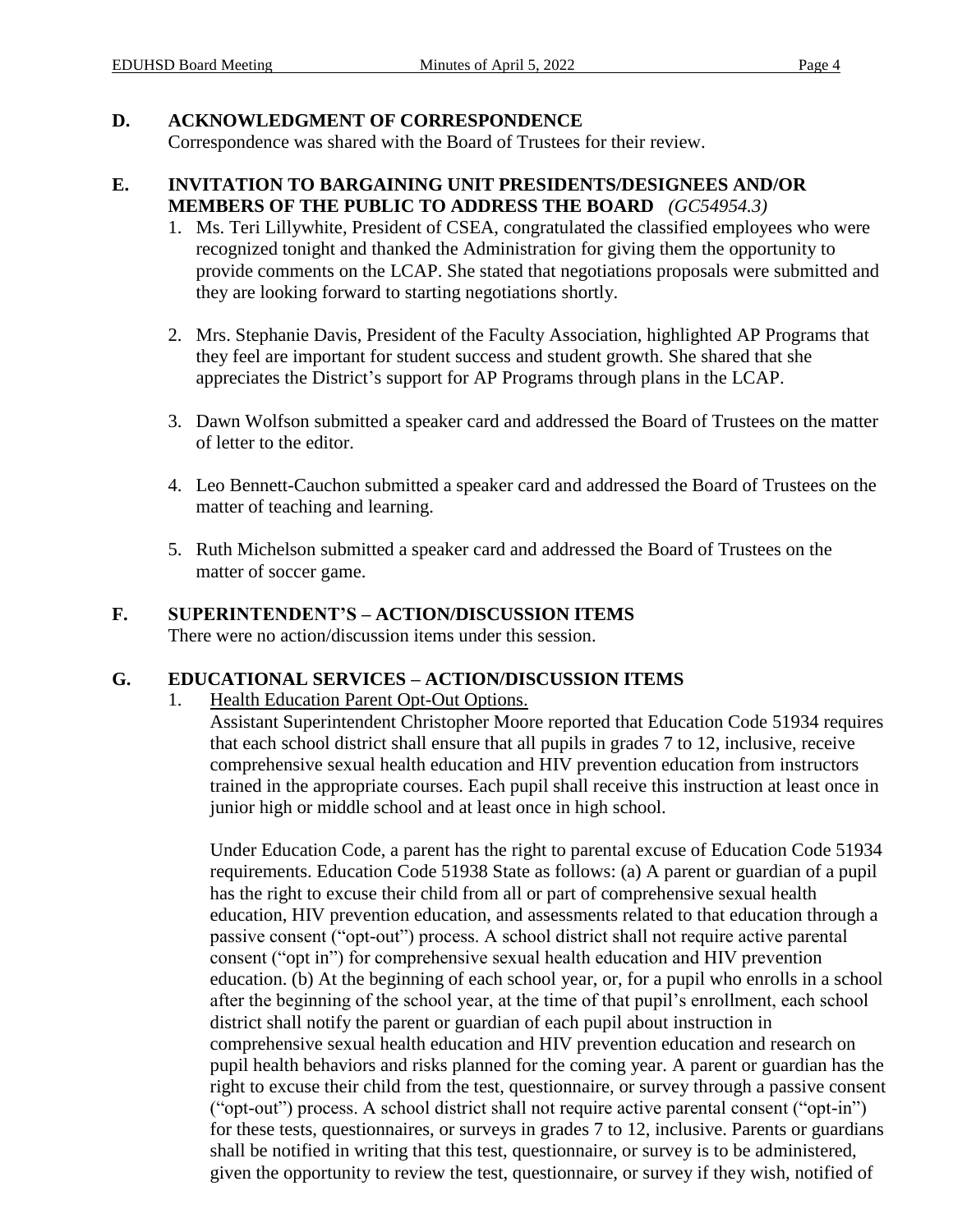their right to excuse their child from the test, questionnaire, or survey, and informed that in order to excuse their child they must state their request in writing to the school district.

Education Code 51939 further states the following regarding parent excuse: (a) A pupil may not attend any class in comprehensive sexual health education or HIV prevention education, or participate in any anonymous, voluntary, and confidential test, questionnaire, or survey on pupil health behaviors and risks, if the school has received a written request from the pupil's parent or guardian excusing the pupil from participation. (b) A pupil may not be subject to disciplinary action, academic penalty, or other sanction if the pupil's parent or guardian declines to permit the pupil to receive comprehensive sexual health education or HIV prevention education or to participate in anonymous, voluntary, and confidential tests, questionnaires, or surveys on pupil health behaviors and risks. (c) While comprehensive sexual health education, HIV prevention education, or anonymous, voluntary, and confidential test, questionnaire, or survey on pupil health behaviors and risks is being administered, an alternative educational activity shall be made available to pupils whose parents or guardians have requested that they not receive the instruction or participate in the test, questionnaire, or survey.

Assistant Superintendent Moore reported that the El Dorado Union High School District Graduation Requirements include Health Education. However, Health Education is not a mandated California Graduation Requirement. For the past decade, families have been able to opt-out of the local graduation requirement using the District's passive consent process and forms.

Leo Bennett-Cauchon submitted a speaker card and addressed the Board on the matter of Health Education Parent Opt-Out Options.

The Board of Trustees confirmed that a 5 unit course on Health Education is a graduation requirement and the entire course cannot be waived. Parents continue to have the right to excuse their child from the comprehensive sexual health education and HIV prevention education unit taught in the Health Education course and that in order to excuse their child they must state their request in writing to the school district. (EC  $\S$  51938(b)(4)).

## **H. BUSINESS SERVICES – ACTION/DISCUSSION ITEMS**

#### 1. TRAN Issuance Resolution of the Governing Board.

Assistant Superintendent Robert Whittenberg commented that a Resolution of the Governing Board authorizes the borrowing of funds for fiscal year 2022-2023 as well as the issuance and sale of one or more series of 2022-2023 tax and revenue anticipation notes. He stated that the agenda item listed the fiscal year as 2021-2022, but should be for 2022-2023. The El Dorado Union High School District is participating in the California School Cash Reserve Program and is requesting the El Dorado County Board of Supervisors to issue and sell said series of notes.

The title of the resolution was incorrectly stated as Resolution No. 2022/23-14, but was corrected to read Resolution No. 2021/22-14. Signing the documents included in this package helps streamline the closing process of the TRAN. Signing the documents does not obligate the District to issue a TRAN. A final Pricing Confirmation supplement to the Purchase Agreement that details the amounts, costs, and repayment terms of the TRAN will be sent and signing that document finalizes the TRAN issuance.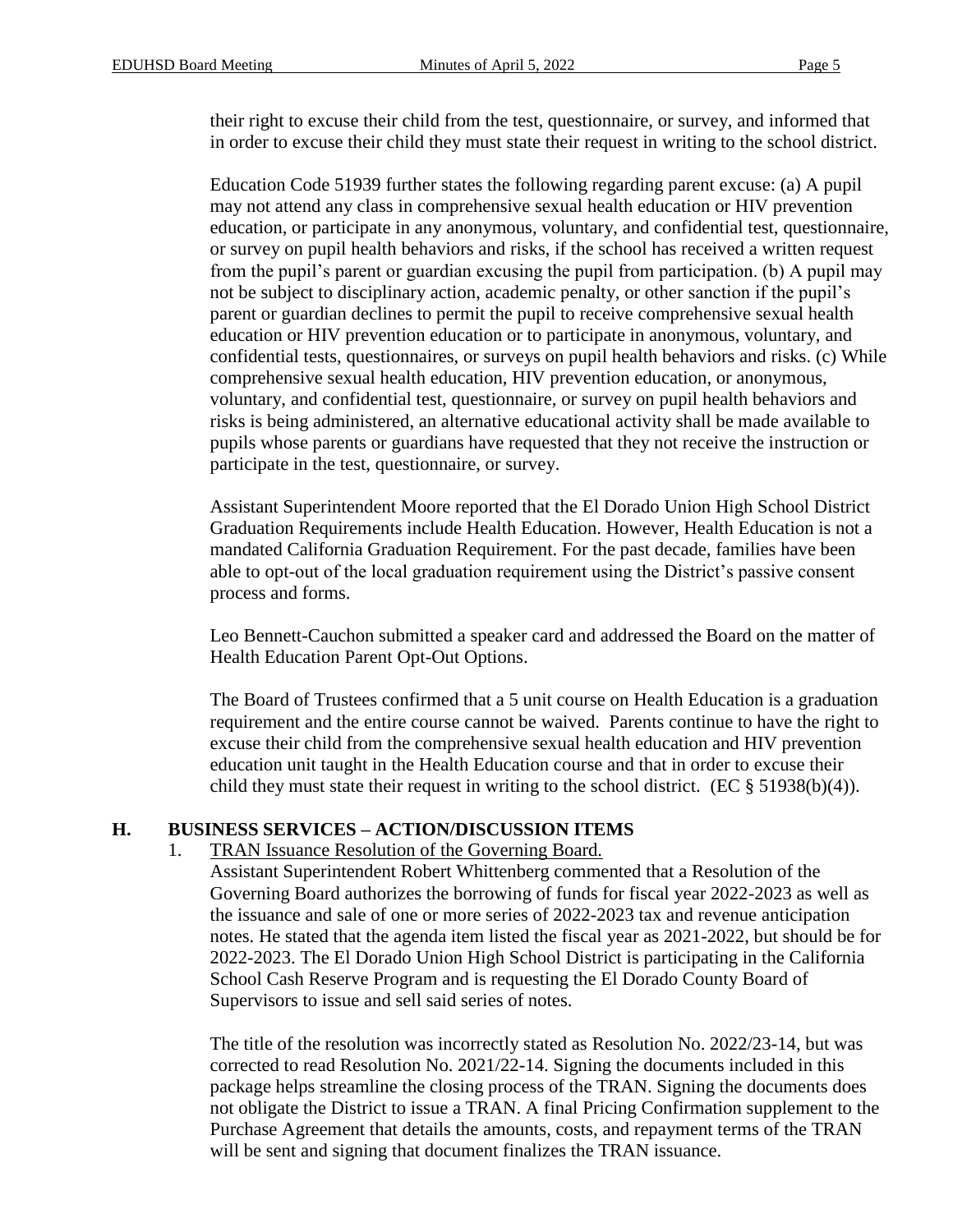Mr. Cary moved to approve Resolution No. 2021/22-14. Mrs. Rodgers seconded. Motion carried (5-0).

| Cary:             | Aye |
|-------------------|-----|
| <b>Del Rio:</b>   | Aye |
| Rodgers:          | Aye |
| <b>Van Komen:</b> | Aye |
| Veerkamp:         | Aye |
| (MacKie):         | Aye |

# **I. STUDENT SERVICES – ACTION/DISCUSSION ITEMS**

1. Consideration of Student Disciplinary Matters Relating to Expulsions and/or Readmission. (GC 54954.5[h]; EC 35146, 48918[c]) The Board of Trustees hereby adopts the Administrative Panel's recommendation for expulsion, as the Recitals, Agreement and Order of the Board of Trustees regarding the expulsion of Student #21-6, Student #21-7, and Student #21-8.

Mrs. Rodgers moved to approve the motion. Mr. Del Rio seconded. The motion unanimously carried (5-0).

| Cary:             | Aye |
|-------------------|-----|
| <b>Del Rio:</b>   | Aye |
| Rodgers:          | Aye |
| <b>Van Komen:</b> | Aye |
| Veerkamp:         | Aye |

# **J. HUMAN RESOURCES – ACTION/DISCUSSION ITEMS**

1. Annual "Declaration of Need for Fully Qualified Educators" to be Filed with the California Commission on Teacher Credentialing.

Assistant Superintendent Tony DeVille reported that a Declaration of Need for Fully Qualified Educators is required by the California Commission on Teacher Credentialing (CTC) before any emergency permits will be issued for service in a District. This declaration certifies that reasonable efforts to recruit a fully credentialed teacher will be made and serves as statement of anticipated needs for the 2022-2023 school year. The form may be amended during the 2022- 2023 school year as the need develops.

Mr. Cary moved to approve the Declaration of Need for Fully Qualified Educators for the 2022-2023 school year. Mrs. Van Komen seconded. The motion unanimously carried (5-0).

| <b>Brown:</b>    | Aye |
|------------------|-----|
| Cary:            | Aye |
| <b>Del Rio:</b>  | Aye |
| Rodgers:         | Aye |
| <b>Veerkamp:</b> | Aye |
| (MacKie):        | Aye |

2. Proposal from the California School Employees Association (CSEA) and the District Regarding Negotiations for 2022-2023 and Public Hearing. Assistant Superintendent Tony DeVille reported that Article 8, Section 3547(a) of the Government Code provides that all initial proposal of exclusive representatives relating to matters within the scope of representation shall be presented at a public meeting and shall be public records, and that meeting negotiations shall not be done until public has been informed and has had the opportunity to express itself at a public meeting.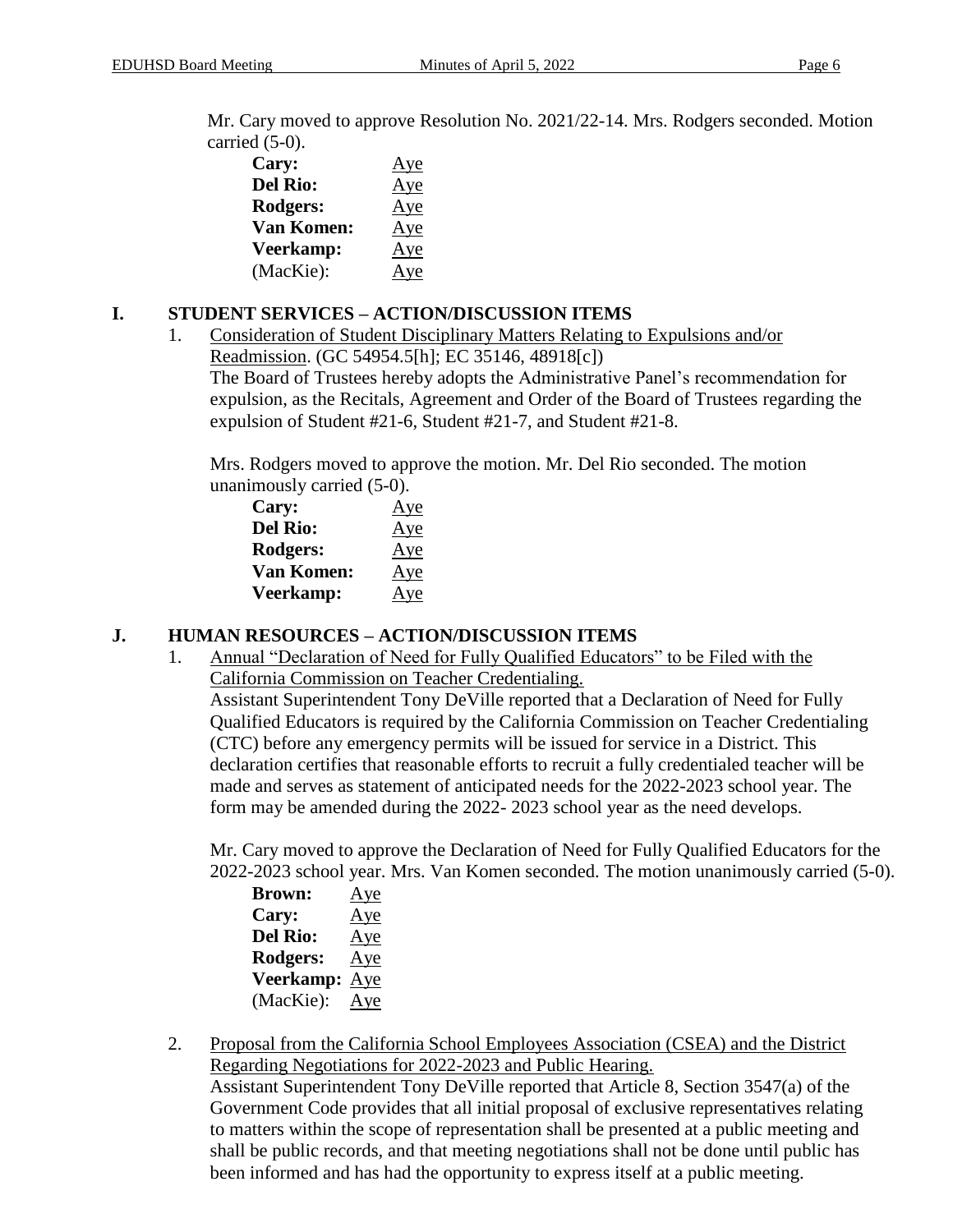Within the context of this Code, and due to the expiration of the current contract on June 30, 2022, the Board of Trustees receives the proposal from the CSEA and the District to begin the process of negotiations for the 2022-2023 school year. The entire CSEA Master Contract is open.

#### CSEA would like to open:

| Article 6  | Duty Hours                         |
|------------|------------------------------------|
| Article 7  | Salary                             |
| Article 8  | <b>Employee Working Conditions</b> |
| Article 10 | <b>Insurance Protection</b>        |
| Article 15 | <b>Transfers and Promotions</b>    |
| Article 24 | Term                               |
|            |                                    |

District would like to open:

| Article 7  | Salary                                   |
|------------|------------------------------------------|
| Article 9  | <b>Transportation Working Conditions</b> |
| Article 16 | Layoff and Reemployment                  |

Article 8, Section 3547(c) of the Government Code provides that after the public has had the opportunity to express itself, the public school employer shall, at a meeting which is open to the public, adopt the proposal.

Mrs. Veerkamp opened the meeting to a public hearing.

Leo Bennett-Cauchon addressed the Board on the matter of the Proposal from the California School Employees Association (CSEA) and the District Regarding Negotiations for 2022-2023.

There being no further comments, Mrs. Veerkamp closed the public hearing.

Mr. Cary moved to adopt the 2022-2023 negotiation proposals. Mrs. Rodgers seconded. The motion unanimously carried (5-0).

**Brown:** Aye **Cary:** Aye **Del Rio:** Aye **Rodgers:** Aye **Veerkamp:** Aye (MacKie): Aye

## **K. OTHER – ACTION/DISCUSSION ITEMS**

There were no action/discussion items under this session.

#### **L. ANNOUNCEMENTS BY BOARD AND CABINET, IF NEEDED**

*Announcements and topics of interest reported by Board Members/Cabinet and timeline of items for future Board Meetings.*

Mr. Moore:

• Mr. Moore recognized the staff at Independence High School for their hard work getting through their WASC Accreditation.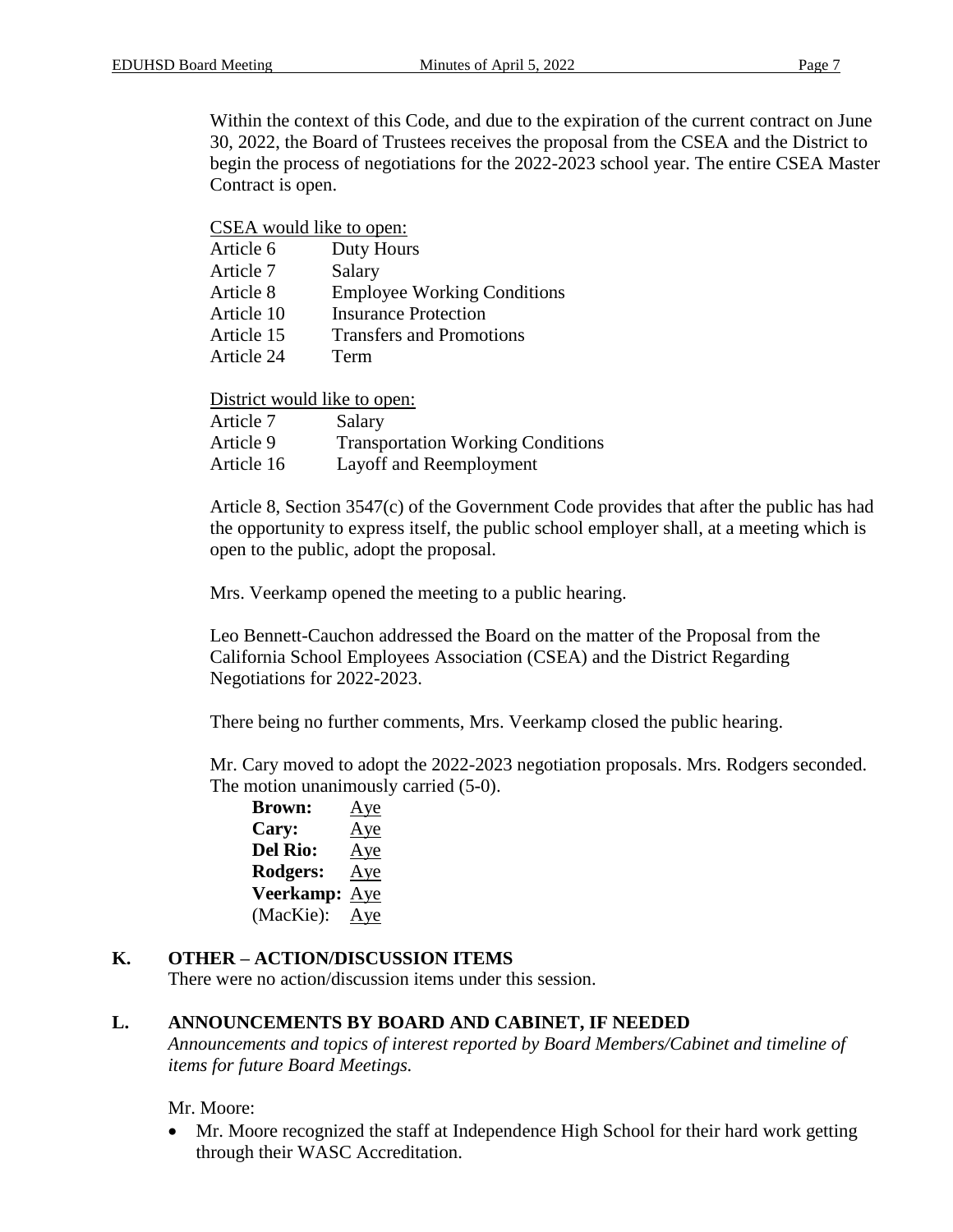## Mrs. Bartlett:

 Mrs. Bartlett shared that she had the good fortune of going with Monica Huston and Susana Mayfield to the California Association of African American Superintendents and Administrators (CAAASA) Leadership Summit for our students. In addition, we will be hosting a Wellness Summit this Friday with District liaisons and Sierra Child & Family Services.

## Mrs. Fuson:

Mrs. Fuson congratulated all those who were honored tonight.

Superintendent Carruth:

 Superintendent Carruth shared that it was a great opportunity tonight to recognize our outstanding employees.

Ms. MacKie:

 Ms. Mackie shared that she is excited to be here in person and congratulated those who were recognized tonight.

Mrs. Van Komen:

 Mrs. Van Komen shared her appreciation for all of the behind the scenes work at the sites and District Office. She thanked the Board Members who have been tutoring her and shared that she was able to attend the District Band event at Oak Ridge this week.

Mr. Del Rio:

Mr. Del Rio shared his excitement that we get to attend Scholarship Night, Student Achievement Awards and Graduations again as it is all about our kids.

# Mr. Cary:

 Mr. Cary shared that he saw a shirt that he would like to get for our District that says, "More is Possible."

Mrs. Rodgers:

 Mrs. Rodgers shared that the Special Board Meetings on April 1 and 2, 2022 were wonderful and it was great to hear from Principals and Cabinet of what the District will be doing in the future. She congratulated everyone who was honored tonight.

Mrs. Veerkamp:

 Mrs. Veerkamp shared that tonight was spectacular as we honored a lot of great employees. She also congratulated all of the athletes in the District for how well they have done this year. She stated that the retreat filled her soul. She is happy that we are moving in a new direction next year. She shared that she attended the El Dorado Ski Team celebration and they were well deserved. She wished everyone a wonderful spring break.

# **M. CLOSED SESSION**

This session was not needed.

# **N. OPEN SESSION**

This session was not needed.